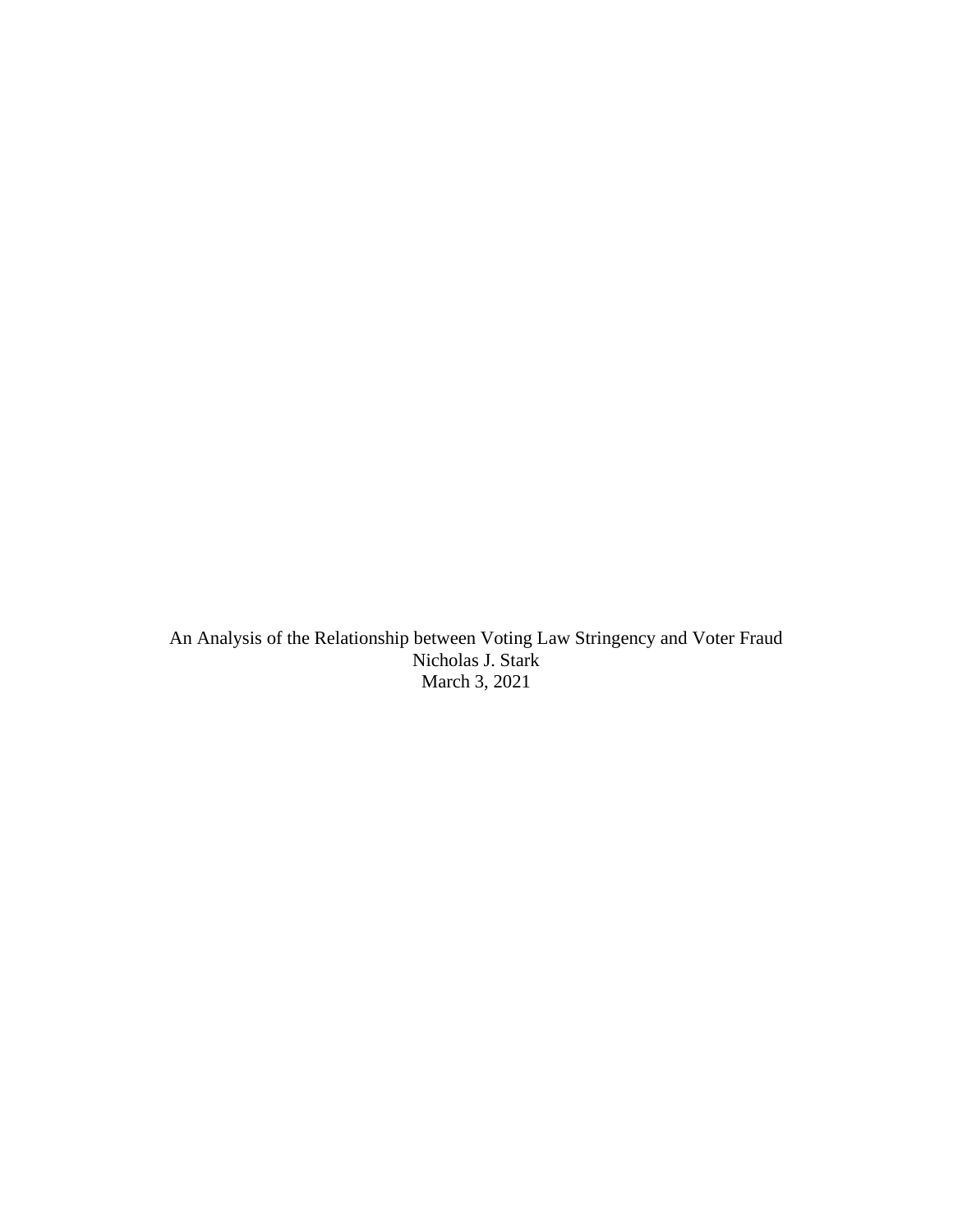Nicholas J. Stark is a Master of Arts in Public Policy student at Liberty University. He earned a Bachelor of Science in Government from Liberty University and focuses his studies on domestic policy issues.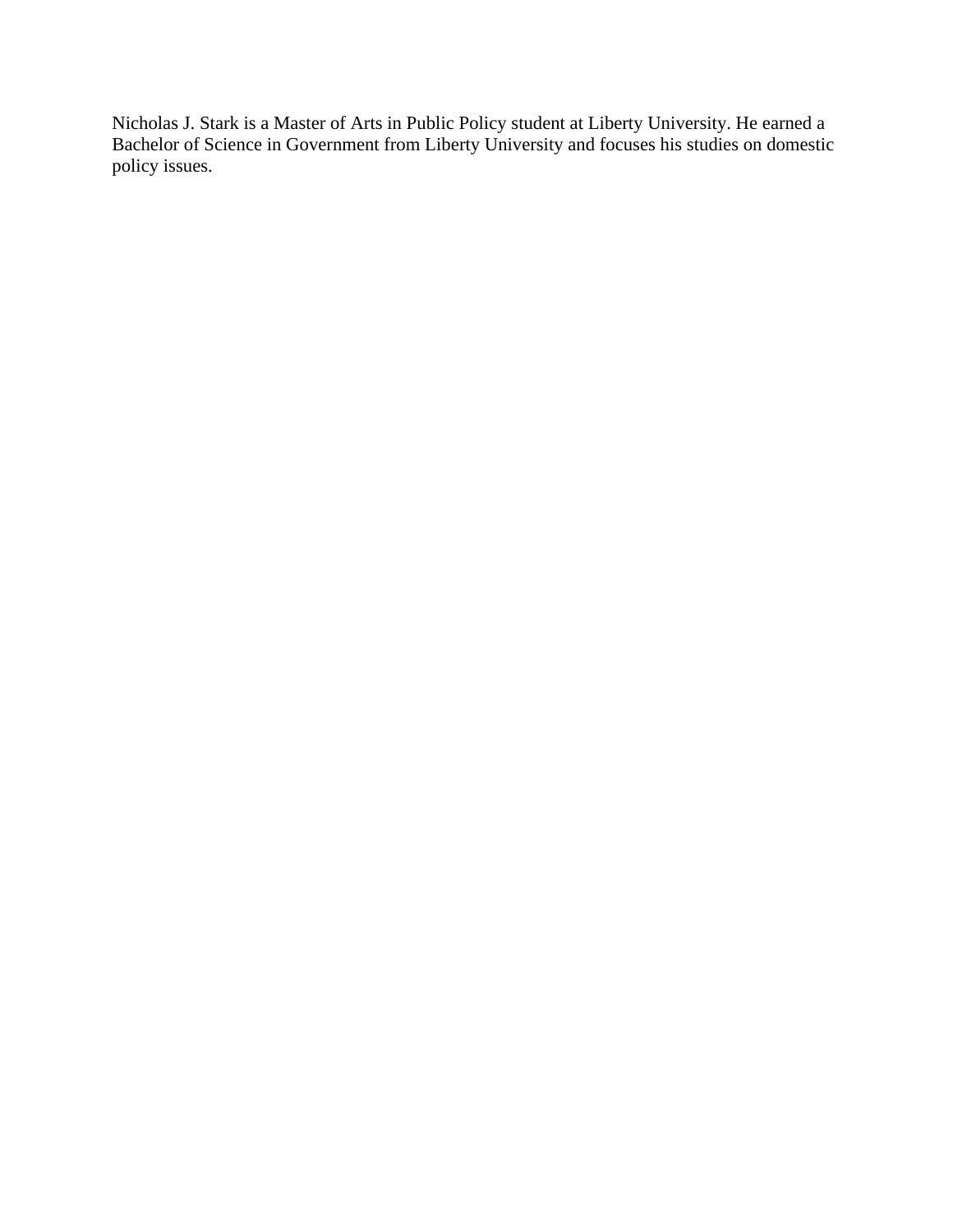### **Election Integrity**

The debate on election integrity usually centers upon two competing views. First, the conservative view, makes the claim that combating voter fraud is the most important aspect of preserving election integrity. Conservatives argue that voter fraud is rampant and has a meaningful impact on the outcomes of elections. In order to provide free and secure elections, states need to enact more stringent voting laws. The argument hinges on a correlation between relaxed voting laws and more instances of voter fraud.

The second view, held by liberals, is that the conservative argument actually fosters voter suppression, which is more damaging to election integrity, instead of secure elections. Liberals argue that laws need to be relaxed in order to foster more voter turnout, especially among minorities. The argument correlates more stringent voting laws with less voter turnout.

Voter fraud and voter suppression are both important to election integrity. The issue centers primarily on trying to legislate in a way that minimizes both. Voting laws should foster voter turnout as well as preventing voter fraud. But is there a correlation between voting law stringency and voter fraud and is there a correlation between voting law stringency and voter turnout? This paper provides a statistical analysis of election integrity in the United States focused on the correlation between stringency and fraud. It uses a voting law stringency index to examine this relationship.

Voter fraud was chosen as the primary topic of this research because there is a lack of data related to voter fraud. Therefore, analysis of the relationship between voter fraud and voting law stringency is a relatively novel field. On the other hand, there is an extensive amount of research into voter suppression and the impact of voting laws on voter turnout.

The lack of research on voter fraud is due to the lack of statistical data involving instances of voter fraud. In one sense, states are not very good at releasing consistent reports on the frequency of voter fraud. Additionally, the U.S. Department of Justice This inhibits a more comprehensive look at the frequency of voter fraud because it requires researchers to find nongovernment sources for data.

This is exactly what the Heritage Foundation has done in the development of its Election Fraud Database (EFD). The EFD was developed using an amalgamation of sources from local newspapers and news station, court documents, and state reports. The EFD catalogs the names of individuals who have committed voter fraud, the state in which the voter fraud occurred, the disposition year, the case outcome, fraud type, and additional details about the case.<sup>1</sup> The data collected by the Heritage Foundation is mostly nominal, but the EFD does include a breakdown of the data by total number of instances and case outcomes.<sup>2</sup>

Beyond the Heritage Foundation's EFD, not much data on voter fraud exists. Most of the remaining data is anecdotal. Anecdotal evidence is generally used to make three claims: voter fraud exists, voter fraud can change the outcomes of elections, and states need to change their laws in order to combat voter fraud.<sup>3</sup> However, this does not change the fact that there remains little numeric data on the frequency of voter fraud and the relationship it has to voting law stringency.

One example is an article written by Hans von Spakovsky, a senior legal fellow at the Heritage Foundation.<sup>4</sup> In the article, von Spakovsky discusses the vulnerabilities of absentee and

<sup>1</sup> The Heritage Foundation's Election Fraud Database, https://www.heritage.org/voterfraud/#.

 $<sup>2</sup>$  Ibid.</sup>

<sup>3</sup> Hans von Spakovsky, "Four Stolen Elections: The Vulnerabilities of Absentee and Mail-In Ballot*s*," the Heritage Foundation (July 16, 2020).

<sup>4</sup> Ibid.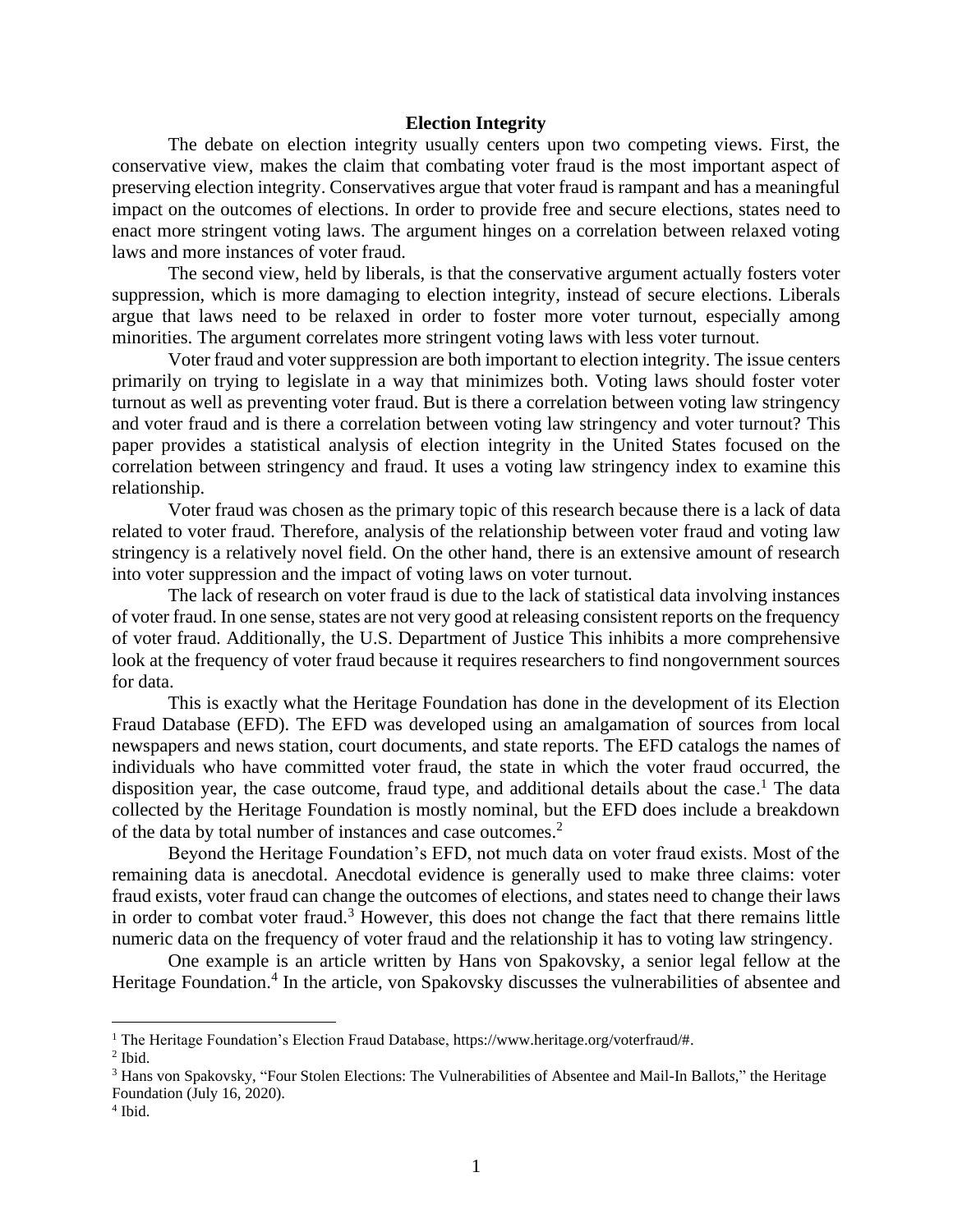mail-in ballots then demonstrates the vulnerabilities with a discussion of four elections which were overturned.<sup>5</sup> Von Spakovsky claims voter fraud exists, voter fraud can change the outcomes of elections, and states need to change their laws in order to combat voter fraud.<sup>6</sup>

### **Hypothesis**

**Hypothesis:** There will be a positive correlation between voter fraud and voting law stringency.

The primary goal of more stringent voting laws is to reduce the amount of unseen voter fraud which potentially alters the outcomes of elections. When voter fraud is caught by more stringent laws, legal proceedings can ensue to determine whether the outcome of the election should be overturned. Because of this, there should be a positive correlation between voter fraud and voting law stringency in which states with more stringent laws have more cases of voter fraud on average.

**Null Hypothesis:** There will be no correlation between voter fraud and voting law stringency.

It is also possible that voter fraud and voting law stringency have no correlation at all. More stringent voting laws tend to create procedural barriers that lessen an individual's opportunity to commit voter fraud. Should the null hypothesis be the result, the indication would be that the procedural barriers are not necessarily effective or, on the other hand, that voter fraud is not as large a problem as it is claimed to be.

**Alternative Hypothesis:** There will be a negative correlation between voter fraud and voting law stringency.

The result may be that the procedural barriers may actually reduce the amount of voter fraud in states with more stringent voting laws. Instead of voter fraud being caught on the backend of elections, it would be caught and stopped on the frontend. This would mean that states with less stringent voting laws tend to see more instances of voter fraud because they mostly catch voter fraud on the backend of elections.

#### **Methodology**

This paper uses nominal data found in the Heritage Foundation's Election Fraud Database from 2006 to 2020 in all 50 states. The data was refined to represent five of the nine types of voter fraud because these five types correlate with the criteria of the stringency index. These five types of fraud are duplicate voting, false registration, fraudulent use of absentee ballots, impersonation fraud at the polls, and ineligible voting. Due to the nature of the research sample, the definitions used for each of type of fraud are the same as those provided by the Heritage Foundation in the "Key & Definitions" section of their Election Fraud Database.<sup>7</sup>

Duplicate voting is "registering in multiple locations and voting in the same election in more than one jurisdiction or state."<sup>8</sup> False registration is "voting under fraudulent voter

<sup>5</sup> Von Spakovsky, "Four Stolen Elections."

<sup>6</sup> Ibid.

<sup>7</sup> Election Fraud Database.

<sup>8</sup> Ibid.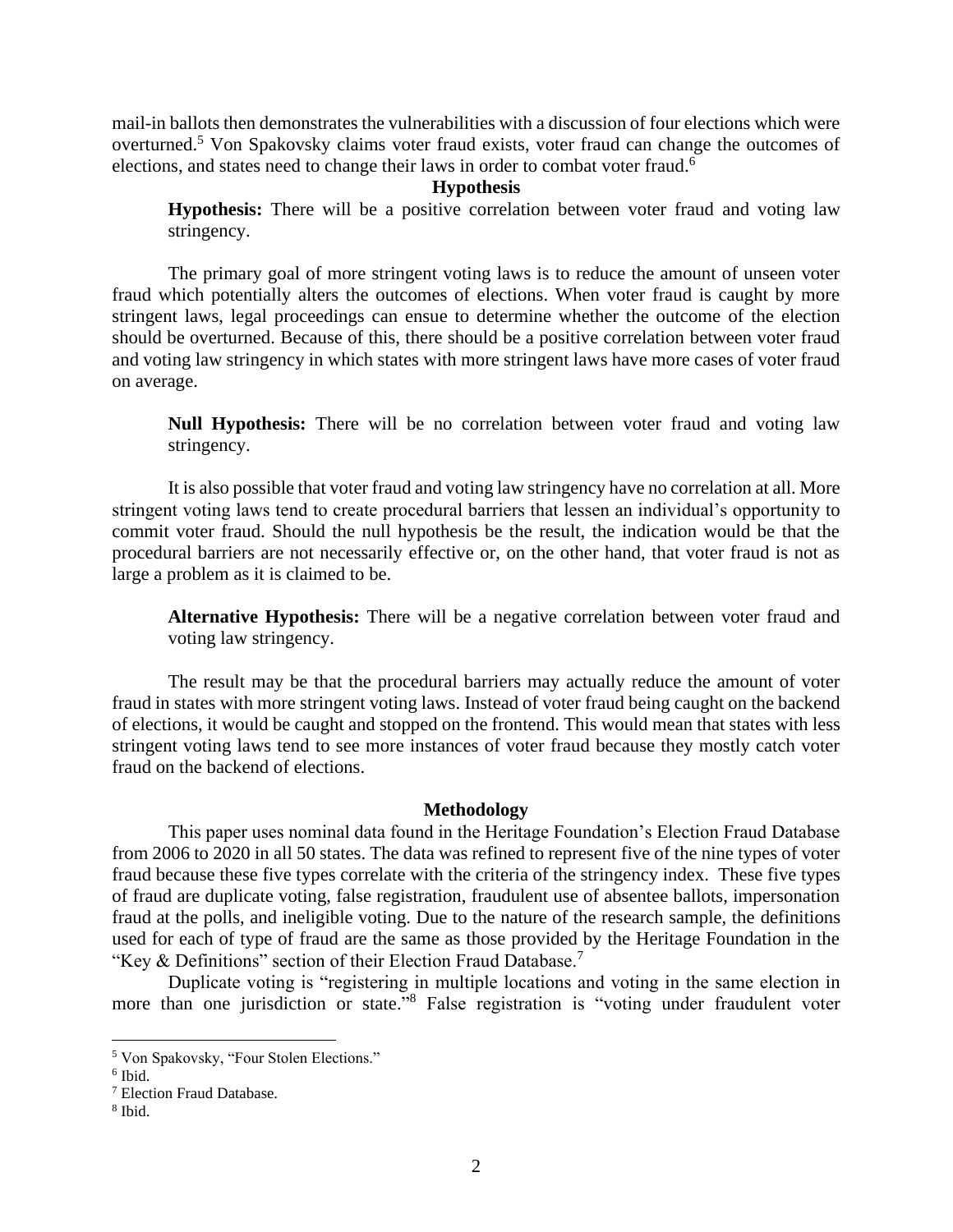registrations that either use a phony name and a real or fake address or claim residence in a particular jurisdiction where the registered voter does not actually live and is not entitled to vote."<sup>9</sup> Fraudulent use of absentee ballots is "requesting absentee ballots and voting without the knowledge of the actual voter; or obtaining the absentee ballot from a voter and either filling it in directly and forging the voter's signature or illegally telling the voter who to vote for."<sup>10</sup> Impersonation fraud at the polls is "voting in the name of other legitimate voters and voters who have died, moved away, or lost their right to vote because they are felons, but remain registered."<sup>11</sup> Ineligible voting is "illegal registration and voting by individuals who are not U.S. citizens, are convicted felons, or are otherwise not eligible to vote."<sup>12</sup>

The voting law stringency index is a rating of the strength of voting laws in each state from 2006 to 2020. The strength of the laws was determined by a criteria of ten categories which supposedly make it more difficult for voters to vote but also protect elections from voter fraud. Each state was given a rating from 0 to 1 for each category in each year depending on whether the state met the categorical criteria. Each category in each year was added up to get a number from 0 to 10. The higher the rating for a given year, the more stringent the voting laws.

The first three categories of the index focus on identification laws. The first category requires voters to show a valid form of ID before they vote. A state qualifies for this category should it require voters to show ID either with a photo or without. The second category requires voters to show a valid form of photo ID before they vote. A state qualifies for this category should all acceptable forms of ID contain a photo. If a state met the criteria for the second category, it also met the criteria for the first category. The third category is the casting of a provisional ballot should the voter be unable or refuse to show valid ID. A provisional ballot typically requires a voter to take additional steps to ensure their vote counts.

The next three categories of the index focus on the availability of registration. In these categories, it is a lack of the criteria that makes it more difficult to vote. The first category in this section is automatic voter registration (AVR). States with AVR automatically register eligible voters upon interaction with certain government agencies such as the Department of Motor Vehicles. The second category is same day registration (SDR). States with SDR allow voters to vote on election day. The third category is online voter registration (OVR). A state with OVR allows voters to register via a website typically maintained by the state's Secretary of State.

The final four categories pertain to absentee/mail ballots. The first of these deals with excuse requirements for absentee ballots. States in this category require voters to have a particular excuse for voting by absentee ballot. The second category is a notary or witness signature requirement in which states require voters to have a notary or witness certify the identity of the voter. The third category is the availability of universal mail elections. States in this category do not mail ballots to all registered electors. The final category is the legality of ballot harvesting. States which outright ban the collection and return of voted ballots by someone usually unrelated fall into this category.

Data analysis began once the voter fraud database and the voting law stringency index had been completed. In the data analysis, the sample size became the number of states with one or more instances of voter fraud in a given year from 2006 through 2020. This created a total of 201 observations spread across the time interval. Upon completion of the voting law stringency index,

<sup>&</sup>lt;sup>9</sup> Election Fraud Database.

 $10$  Ibid.

 $11$  Ibid.

 $12$  Ibid.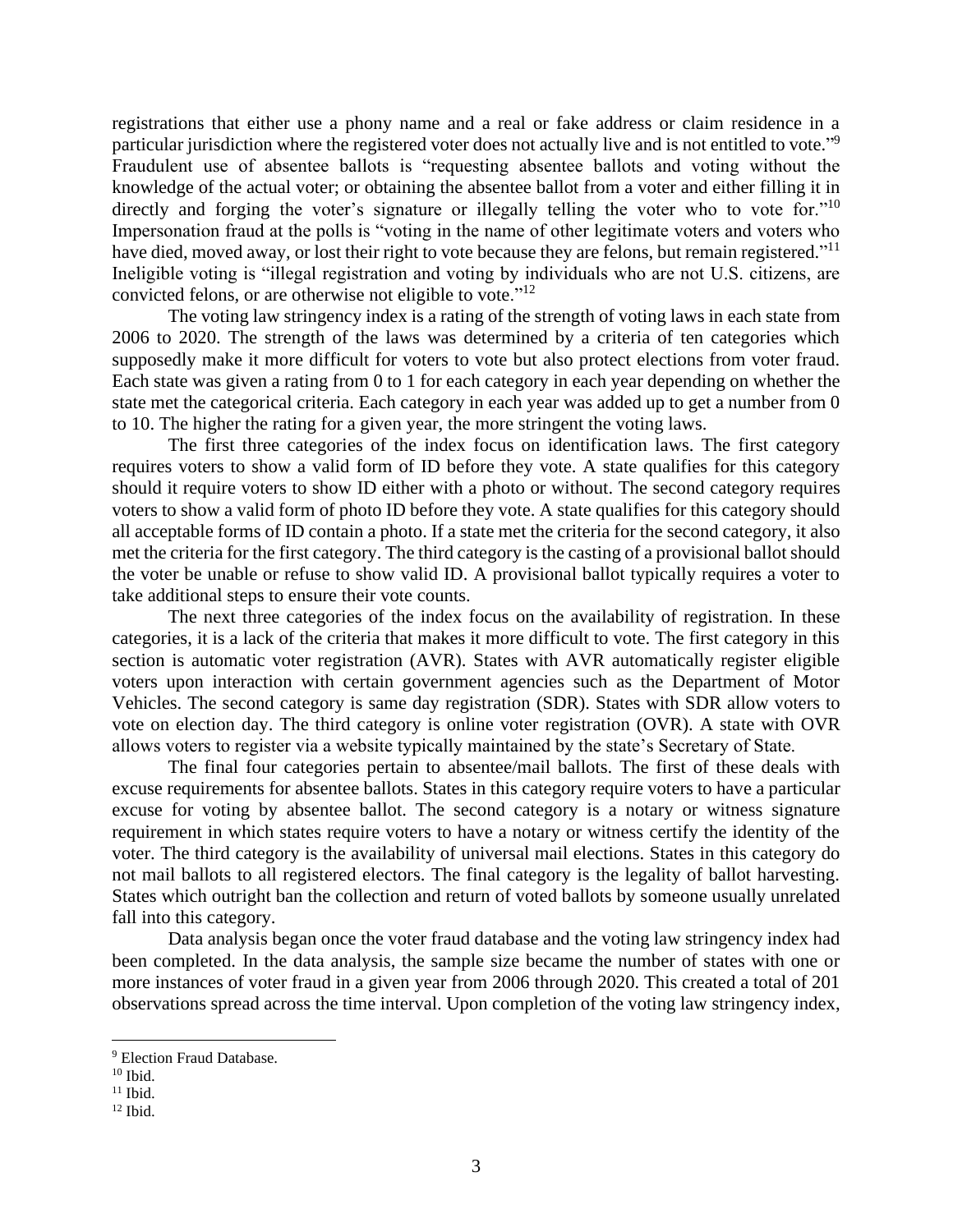three categories were created based on stringency score ranges: high stringency (7 up to and including 10), medium stringency (more than 4 and less than 7), and low stringency (0 up to and including 4). Each state was then placed into each category based on their stringency in years in which one or more instances of voter fraud occurred. This produced 62 high stringency observations, 80 medium stringency observations, and 59 low stringency observations.

From there the data was run through a chi-square test to determine if there was a difference in voter fraud between the high, medium, and low stringency groups. For the chi-square test, the observed values were the averages of voter fraud cases conditional on years in which voter fraud occurred, by state, and the expected values were the stringency scores observed most frequently across those years. Essentially, the chi-square was a test of the null hypothesis, which was that the proportions of voter fraud are the same across the three stringency groups, against the alternative hypothesis, which was that at least one of the stringency groups would have a different proportion of voter fraud than the others.

Finally, a Welch two sample t-test was run to determine the difference, if any, in voter fraud between the high and low stringency groups, the high and medium stringency groups, and the medium and low stringency groups. The Welch test compares the means of the two sample groups. In this case, it compared the mean number of voter fraud in each stringency group. The alternative hypothesis was that the true difference in means would not be equal to 0.

The purpose of these tests was to determine what exactly the correlation was between the stringency scores and the frequency of voter fraud, if any such correlation existed at all. For the chi-square test, a difference in voter fraud between the three stringency groups would suggest there is a correlation between the stringency of voting laws and the frequency of voter fraud. The Welch two sample t-test would further define that correlation.

### **Results**

The result of the chi-square test showed that there may be some difference in between the three stringency groups. This would suggest that at least one of the Welch tests would indicate what exactly those differences are. However, the Welch tests indicated there is no difference between the groups. This may indicate that the null hypothesis of no correlation between voting law stringency and voter fraud is the correct hypothesis.

However, the conflicting indicators between the results of the chi-square test and the Welch tests more likely mean that the results are inconclusive. This is most likely a function of the sample size in two senses, one of which leads to the other. The overall sample size across all states from 2006 to 2020 was 836 observations of voter fraud. The sample size for the chi-square and Welch tests were reduced to, at most, 201 observations of states with one or more instances of voter fraud in a year. The reduced sample size most likely produced the inconsistent results in the tests.

# **Future Research**

Two steps need to be taken in order to test the full effects of voting law stringency on election integrity. First, a more comprehensive sample size should be gathered. As mentioned in the literature review, the lack of data on voter fraud prevents analysis of the frequency of voter fraud. This is primarily due to the lack of reporting on voter fraud from the states. Deeper analysis could be done with more data from the states. Another way of expanding the sample size is to expand the range of years. This would most likely give a larger sample of observations of states with one or more instances of voter fraud in a given year.

Second, the stringency index should be expanded. The index was developed based on law types that are claimed to reduce voter turnout. There are many more laws that could be included in the index but were left out in order to make the index simpler and more precise. Examples of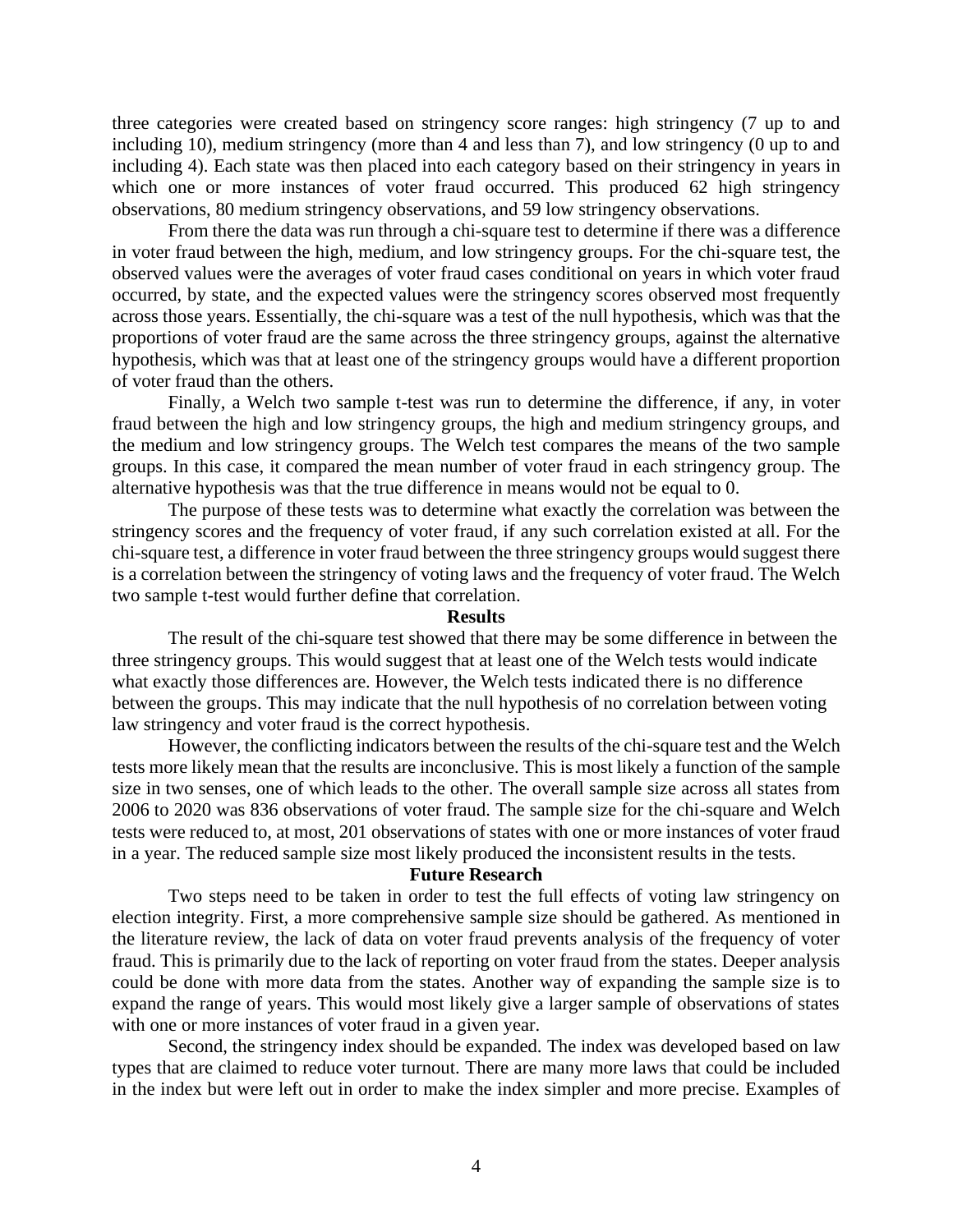this include felon disenfranchisement laws which prevent convicted felons from voting, and laws requiring voters to vote at polling places in the precincts in which they live.

Third, the relationship between the voting law stringency index and voter turnout should be analyzed. As previously mentioned, the issues of voter fraud and voter suppression are both extremely important to the discussion of election integrity. In order to get a more comprehensive view of the efficacy of stringent voting laws designed to reduce voter fraud, the overall impacts of these laws need to be examined.

## **Conclusion**

It is difficult to determine the relationship between voting law stringency and the frequency of voter fraud. The research suggests there may be some relationship between the two, but the research is severely handicapped by the relatively small sample size. This is primarily a function of the lack of comprehensive data on voter fraud. Consistent reporting on voter fraud by both state and federal governments could provide that data, giving policy analysts a better means of measuring both the problem and the governments' response to the problem.

However, the lack of data on voter fraud does not necessarily mean states should begin to relax their voting laws. Anecdotal evidence, narrow though it may be, gives plenty of reason for states to seek to provide integrous elections. As former Supreme Court Justice John Paul Stevens wrote in the majority opinion in *Crawford v. Marion County Election Board*, a state has a vested interest in "deterring and detecting voter fraud."<sup>13</sup>

Recent events reinforce the importance of providing integrous elections. The Capitol Riot on January 6, 2021 occurred because doubt had been sown as to the validity of the 2020 Presidential Election. Former President Donald Trump and other prominent conservatives routinely pushed the narrative that the election was "stolen" and voter fraud was rampant.<sup>14</sup>

The remaining question, the one this research attempts and fails to answer, is what impact does voting law stringency have on voter fraud? If states have a vested interest in providing integrous elections, then they should pass laws that protect that interest. But what exactly those laws should and should not be still remains unclear.

<sup>13</sup> Crawford v. Marion County Election Bd., 553 U.S. 181, 128 S. Ct. 1610, 170 L. Ed. 2d 574, 2008 U.S. LEXIS 3846, 76 U.S.L.W. 4242, 21 Fla. L. Weekly Fed. S 198 (Supreme Court of the United States April 28, 2008, Decided).

<sup>&</sup>lt;sup>14</sup> Hope Yen, Ali Swenson, and Amanda Seitz, "AP FACT CHECK: Trump's claims of vote rigging are all wrong," AP News (December 3, 2020).